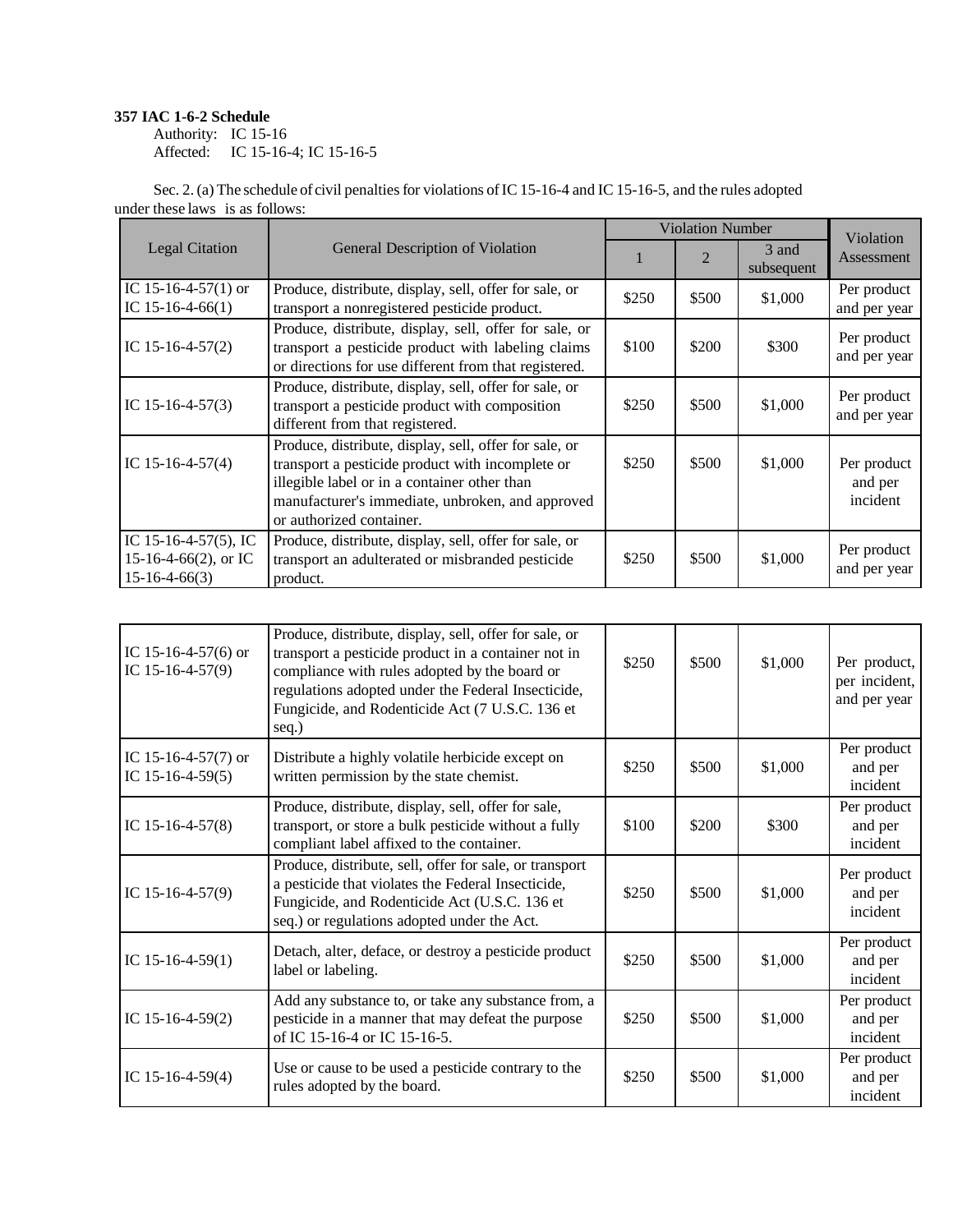| IC 15-16-4-59(6) or<br>IC 15-16-5-65(6)   | Neglect, or after notice, refuse to comply with IC<br>15-16-4, IC 15-16-5, the rules adopted under these<br>chapters, or any lawful order of the state chemist or<br>board.                                                                                                                                                        | \$250   | \$500  | \$1,000   | Per product<br>and per<br>incident |
|-------------------------------------------|------------------------------------------------------------------------------------------------------------------------------------------------------------------------------------------------------------------------------------------------------------------------------------------------------------------------------------|---------|--------|-----------|------------------------------------|
| IC 15-16-4-67 or IC<br>$15 - 16 - 5 - 64$ | Produce, handle, transport, store, display, dispose,<br>or distribute a pesticide product or pesticide<br>product container in a manner that may endanger<br>or cause injury to humans, beneficial vegetation,<br>crops, livestock, wildlife, beneficial insects, the<br>environment, food, feed, or other associated<br>products. | \$250   | \$500  | \$1,000   | Per incident                       |
| IC $15-16-4-68$                           | Dispose of, discard, or store a pesticide product or<br>pesticide container in a manner that may cause<br>injury to humans, plants, animals, wildlife, lands,<br>or waters.                                                                                                                                                        | \$250   | \$500  | \$1,000   | Per incident                       |
| IC $15-16-4-73(c)$                        | Sell, use, or remove without written permission<br>from the state chemist or by a court order a<br>pesticide product placed under a stop sale, use, or<br>removal order by the state chemist.                                                                                                                                      | $$250*$ | \$500* | $$1,000*$ | Per incident                       |
| IC 15-16-4-77 or IC<br>$15-16-5-65(19)$   | Recklessly, knowingly, or intentionally impede or<br>prevent the state chemist or the state chemist's<br>agent in the performance of the state chemist's duty<br>in connection with IC 15-16-4 or IC 15-16-5.                                                                                                                      | \$250*  | \$500* | $$1,000*$ | Per incident                       |

| IC $15-16-5-65(1)$ | Make a false or fraudulent claim either verbally or<br>through any media misrepresenting the effect of a<br>pesticide product or a method to be used.                                                                                                                      | \$250 | \$500 | \$1,000 | Per incident<br>and per day |
|--------------------|----------------------------------------------------------------------------------------------------------------------------------------------------------------------------------------------------------------------------------------------------------------------------|-------|-------|---------|-----------------------------|
| IC $15-16-5-65(2)$ | Recommend, use, or supervise the use of a<br>registered pesticide product in a manner<br>inconsistent with its labeling, or in violation of the<br>United States Environmental Protection Agency or<br>Indiana state restrictions on the use of that<br>pesticide product. | \$250 | \$500 | \$1,000 | Per incident<br>and per day |
| IC $15-16-5-65(3)$ | Use a known ineffective or improper pesticide<br>product or known ineffective amount of pesticide.                                                                                                                                                                         | \$250 | \$500 | \$1,000 | Per incident                |
| IC $15-16-5-65(4)$ | Operate faulty or unsafe equipment.                                                                                                                                                                                                                                        | \$250 | \$500 | \$1,000 | Per incident<br>and per day |
| IC 15-16-5-65(5)   | Operate in a careless or negligent manner.                                                                                                                                                                                                                                 | \$250 | \$500 | \$1,000 | Per incident<br>and per day |
| IC $15-16-5-65(7)$ | Refuse or neglect to keep and maintain the records<br>required by IC 15-16-5 or to make reports and<br>supply information when required or requested by<br>the state chemist in the course of an investigation<br>or inspection.                                           | \$250 | \$500 | \$1,000 | Per incident<br>and per day |
| IC $15-16-5-65(8)$ | Make false or fraudulent records, invoices, or<br>reports.                                                                                                                                                                                                                 | \$250 | \$500 | \$1,000 | Per incident<br>and per day |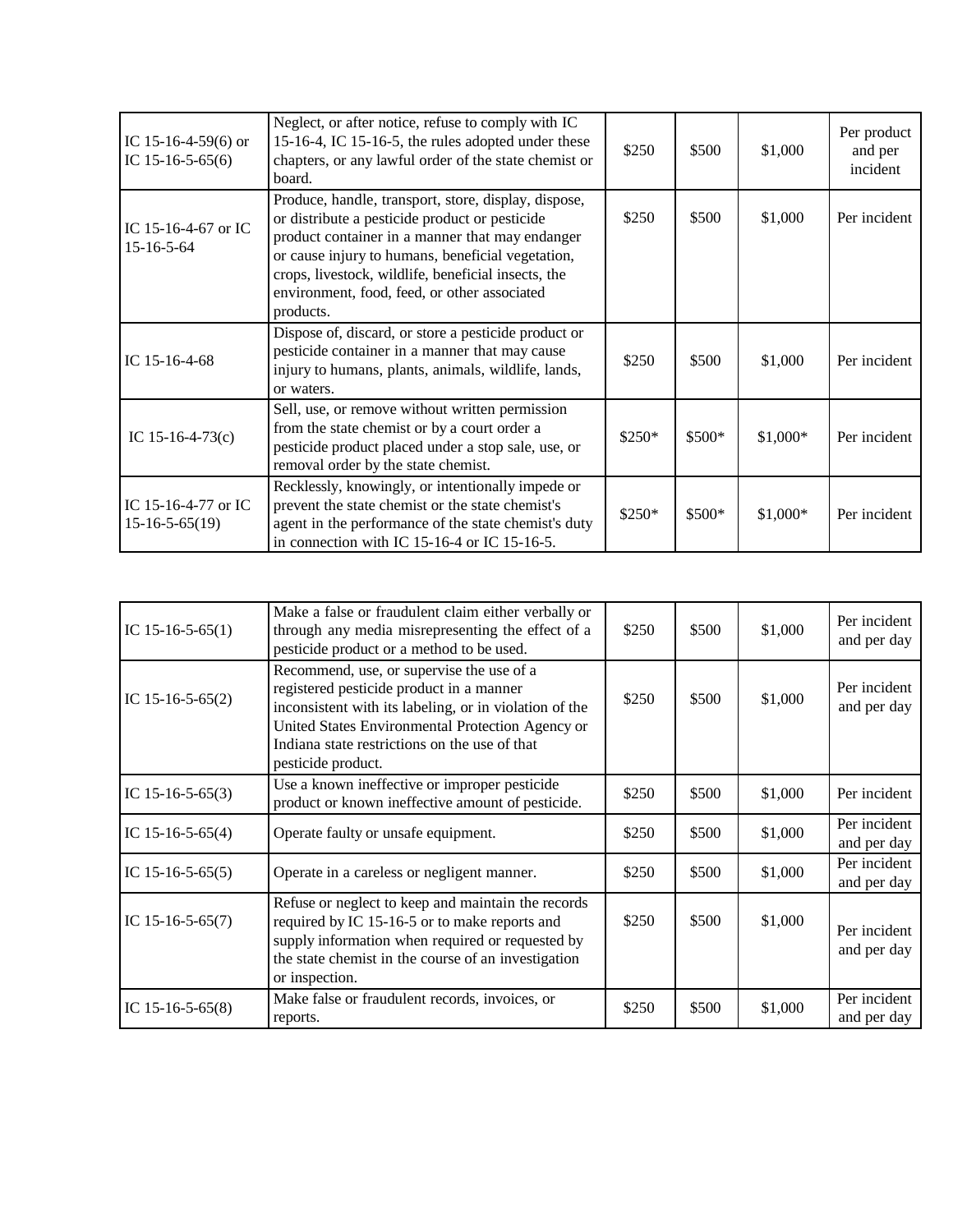| IC $15-16-5-65(9)$  | Engage in or profess to engage in the business of<br>using a pesticide or any other product regulated<br>under IC 15-16-5 or by rules adopted under IC 15-<br>16-5 or making a diagnostic inspection to<br>determine infestations of a wood destroying pest<br>for hire on the property of another without having<br>a pesticide business license issued by the state<br>chemist. | \$250   | \$500  | \$1,000   | Per day                                     |
|---------------------|-----------------------------------------------------------------------------------------------------------------------------------------------------------------------------------------------------------------------------------------------------------------------------------------------------------------------------------------------------------------------------------|---------|--------|-----------|---------------------------------------------|
| IC $15-16-5-65(10)$ | Use a restricted use pesticide without having an<br>applicator, who is licensed or permitted under IC<br>15-16-5, in direct supervision.                                                                                                                                                                                                                                          | \$250   | \$500  | \$1,000   | Per incident,<br>per day, and<br>per person |
| IC $15-16-5-65(11)$ | Use fraud or misrepresentation in making an<br>application for, or renewal of, a license, permit,<br>registration, or certification.                                                                                                                                                                                                                                              | \$250   | \$500  | \$1,000   | Per incident<br>and per<br>person           |
| IC $15-16-5-65(12)$ | Refuse or neglect to comply with any limitations or<br>restrictions on or in a duly issued license, permit,<br>registration, or certification.                                                                                                                                                                                                                                    | \$250   | \$500  | \$1,000   | Per incident<br>and per day                 |
| IC $15-16-5-65(13)$ | Aid or abet a person to evade IC 15-16-5, conspire<br>with a person to evade IC 15-16-5, or allow a<br>license, permit, registration, or certification to be<br>used by another person.                                                                                                                                                                                           | $$250*$ | \$500* | $$1,000*$ | Per day                                     |
| IC $15-16-5-65(14)$ | Make false or misleading statements during or<br>after an inspection concerning any infestation or<br>infection of pests.                                                                                                                                                                                                                                                         | \$250   | \$500  | \$1,000   | Per incident                                |
| IC $15-16-5-65(15)$ | Impersonate any federal, state, county, or city<br>inspector, investigator, or official.                                                                                                                                                                                                                                                                                          | $$250*$ | \$500* | \$1,000*  | Per incident                                |

| IC 15-16-5-65(16)                   | Knowingly purchase or use a pesticide product that<br>was not registered under IC 15-16-4.                                                                                      | \$250   | \$500  | \$1,000   | Per incident              |
|-------------------------------------|---------------------------------------------------------------------------------------------------------------------------------------------------------------------------------|---------|--------|-----------|---------------------------|
| IC 15-16-5-65(17)                   | Fail to continuously maintain financial<br>responsibility required under IC 15-16-58 or to<br>provide proof of financial responsibility to the state<br>chemist when requested. | \$250   | \$500  | \$1,000   | Per day                   |
| IC $15-16-5-65(18)$                 | Intentionally alter a duly issued license, permit,<br>registration, or certification.                                                                                           | $$250*$ | \$500* | $$1,000*$ | Per incident              |
| 355 IAC 4-2-3                       | Fail to provide on-site supervision to a noncertified<br>individual.                                                                                                            | \$125   | \$250  | \$500     | Per day                   |
| 355 IAC 4-2-5                       | Fail to provide direct supervision.                                                                                                                                             | \$125   | \$250  | \$500     | Per day                   |
| 355 IAC 4-2-6                       | Fail to provide technician with label, fact sheet,<br>safety equipment, or voice communication.                                                                                 | \$25    | \$50   | \$100     | Per day                   |
| 355 IAC 4-2-7                       | Supervise more than 10 technicians.                                                                                                                                             | \$100   | \$100  | \$100     | Per day and<br>per person |
| 355 IAC 4-2-8                       | Fail to have technician credential at the work site.                                                                                                                            | \$25    | \$50   | \$100     | Per incident              |
| 355 IAC 4-4-1                       | Fail to keep and maintain commercial applicator<br>restricted use pesticide application records.                                                                                | \$100   | \$200  | \$300     | Per day                   |
| 355 IAC 4-4-1.5                     | Fail to keep and maintain private applicator<br>restricted use pesticide application records.                                                                                   | \$100   | \$100  | \$100     | Per day                   |
| 355 IAC 4-4-1 or 355<br>IAC 4-4-1.5 | Fail to keep all required restricted use pesticide<br>application record elements.                                                                                              | \$25    | \$50   | \$100     | Per day                   |
| 355 IAC 4-4-3                       | Fail to register as a restricted use pesticide dealer.                                                                                                                          | \$250   | \$500  | \$1,000   | Per day                   |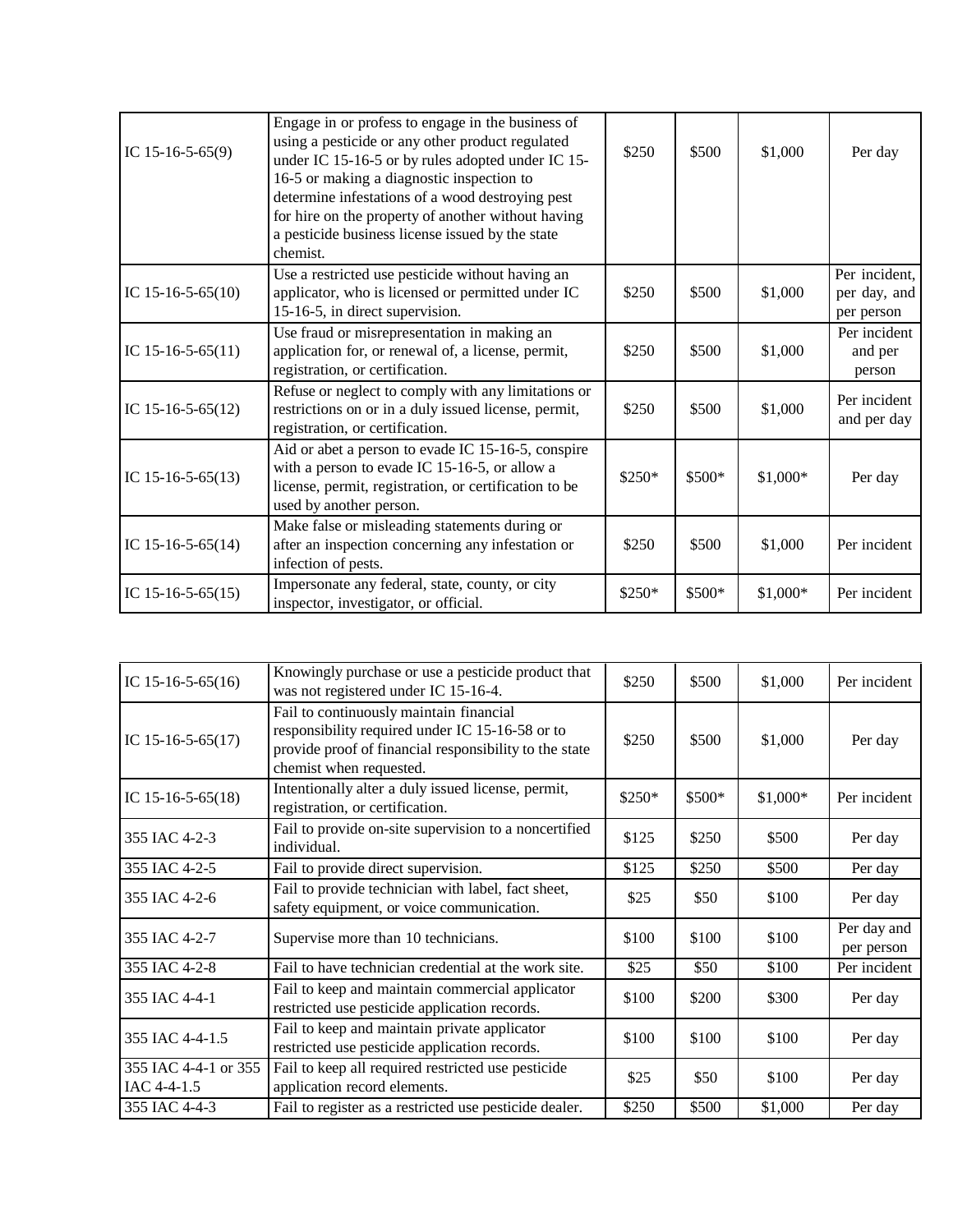| 355 IAC 4-4-3    | Fail to keep restricted use pesticide sale or<br>distribution records.                                                        | \$250   | \$500  | \$1,000   | Per day      |
|------------------|-------------------------------------------------------------------------------------------------------------------------------|---------|--------|-----------|--------------|
| 355 IAC 4-5-2(1) | Fail to develop for hire termiticide application<br>records.                                                                  | \$100   | \$200  | \$300     | Per day      |
| 355 IAC 4-5-2(2) | Fail to keep all required for hire termiticide<br>application records.                                                        | \$25    | \$50   | \$100     | Per day      |
| 355 IAC 4-5-2(3) | Fail to keep for hire termiticide application records<br>for five years.                                                      | \$100   | \$200  | \$300     | Per day      |
| 355 IAC 4-5-2(4) | Fail to provide label and application specifications<br>to termite control technicians.                                       | \$25    | \$50   | \$100     | Per incident |
| 355 IAC 4-5-2(5) | Fail to ensure the completed termite control<br>customer disclosure form is issued to the customer<br>before the application. | \$250   | \$500  | \$1,000   | Per incident |
| 355 IAC 4-5-2(6) | Fail to ensure that the state chemist is notified in<br>advance of a preconstruction termiticide<br>application.              | \$250   | \$500  | \$1,000   | Per incident |
| 355 IAC 4-7-7    | Make false or fraudulent reports or misrepresent<br>participation in the certification or registration<br>renewal process.    | \$250   | \$500  | \$1,000   | Per incident |
| 357 IAC 1-3-2    | Distribute a restricted use pesticide to a<br>noncertified user.                                                              | $$250*$ | \$500* | $$1,000*$ | Per incident |
| 357 IAC 1-3-3    | Distribute a restricted use pesticide without a<br>dealer registration.                                                       | \$250   | \$500  | \$1,000   | Per incident |

| 357 IAC 1-3-5(a) | Fail to keep restricted use pesticide distribution<br>records.                                                                             | \$100 | \$200 | \$300   | Per incident                |
|------------------|--------------------------------------------------------------------------------------------------------------------------------------------|-------|-------|---------|-----------------------------|
| 357 IAC 1-3-5(c) | Fail to keep all required elements of restricted use<br>pesticide distribution records.                                                    | \$25  | \$50  | \$75    | Per incident                |
| 357 IAC 1-5-2(a) | Fail to place a lawn marker at the time of a<br>commercial application for hire.                                                           | \$100 | \$200 | \$300   | Per incident                |
| 357 IAC 1-5-2(b) | Fail to ensure the lawn marker meets all of the<br>required specifications.                                                                | \$50  | \$100 | \$200   | Per incident                |
| 357 IAC 1-5-3    | Fail to provide written customer notification<br>containing all required notification elements.                                            | \$100 | \$200 | \$300   | Per incident                |
| 357 IAC 1-10-2   | Load, mix, or store a pesticide within an isolation<br>area around a community public water supply<br>system.                              | \$100 | \$200 | \$300   | Per incident<br>and per day |
| 357 IAC 1-10-3   | Fail to provide proper storage or containment in<br>wellhead area.                                                                         | \$100 | \$200 | \$300   | Per day                     |
| 357 IAC 1-10-4   | Fail to properly and immediately clean up a<br>pesticide spill within an isolation wellhead area.                                          | \$250 | \$500 | \$1,000 | Per incident<br>and per day |
| 357 IAC 1-11-2   | Use or supervise the use of a pesticide for<br>community-wide mosquito abatement without a<br>category 8 license.                          | \$250 | \$500 | \$1,000 | Per day                     |
| 357 IAC 1-11-3   | Fail to supervise a noncertified community-wide<br>abatement applicator as required.                                                       | \$250 | \$500 | \$1,000 | Per day                     |
| 357 IAC 1-12-2   | Apply a pesticide in a manner that allows it to drift<br>from the target site in sufficient quantity to cause<br>harm to a nontarget site. | \$250 | \$500 | \$1,000 | Per incident                |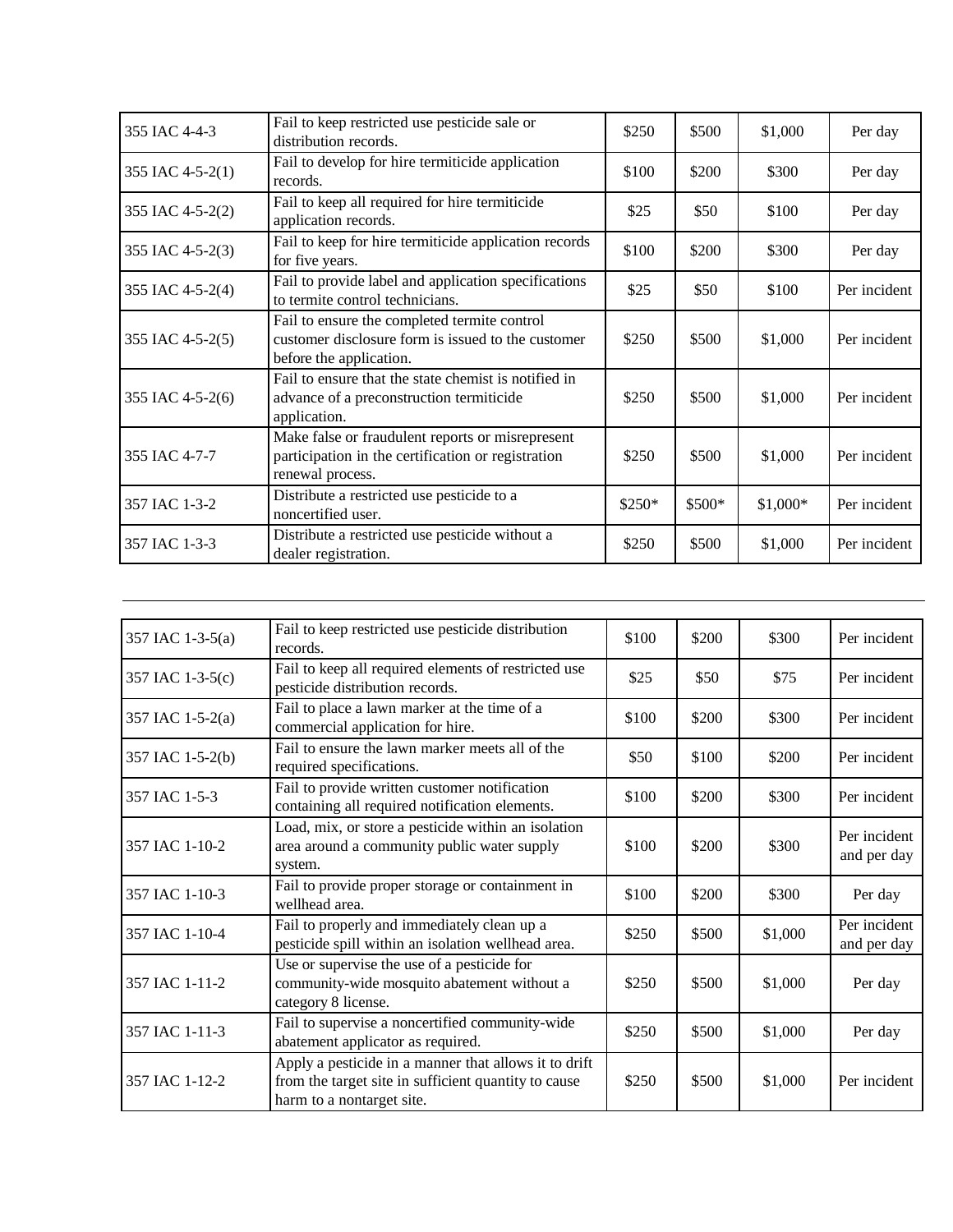|                   |                                                       |       |       |         | Per incident |
|-------------------|-------------------------------------------------------|-------|-------|---------|--------------|
| 357 IAC 1-13-2    | Cause the open burning of a pesticide container.      | \$250 | \$500 | \$1,000 | and per      |
|                   |                                                       |       |       |         | product      |
|                   | Fail to attach the required labeling to a pesticide   |       |       |         | Per incident |
| 357 IAC 1-14-3(a) | service container.                                    | \$250 | \$500 | \$1,000 | and per      |
|                   |                                                       |       |       |         | product      |
|                   | Fail to have possession of a complete label copy      |       |       |         | Per incident |
| 357 IAC 1-14-3(b) | during transport of a pesticide service container.    | \$250 | \$500 | \$1,000 | and per      |
|                   |                                                       |       |       |         | product      |
|                   | Use or supervise the use of a pesticide on a golf     |       |       |         |              |
| 357 IAC 1-15-2    | course without having a category 3b commercial        | \$250 | \$500 | \$1,000 | Per day      |
|                   | applicator license.                                   |       |       |         |              |
| 357 IAC 1-15-3    | Fail to supervise a noncertified pesticide applicator | \$250 | \$500 | \$1,000 | Per day      |
|                   | on a golf course.                                     |       |       |         |              |
| 357 IAC 1-15-4    | Fail to keep and maintain all required records of a   | \$250 | \$500 | \$1,000 | Per day      |
|                   | pesticide applied on the golf course.                 |       |       |         |              |
| 357 IAC 1-16-4    | Use or supervise the use of a pesticide at a school   | \$250 | \$500 | \$1,000 | Per incident |
|                   | without the proper commercial applicator license.     |       |       |         |              |
| 357 IAC 1-16-5    | Fail to supervise a noncertified pesticide applicator | \$250 | \$500 | \$1,000 | Per incident |
|                   | at a school.                                          |       |       |         |              |
| 357 IAC 1-16-6(a) | Apply a pesticide at a school during normal           | \$250 | \$500 | \$1,000 | Per incident |
|                   | instructional hours when school is in session.        |       |       |         |              |

| 357 IAC 1-16-6(c)                 | Allow a student to enter a pesticide treatment area<br>during the required restricted reentry period. | \$250 | \$500 | \$1,000 | Per incident                |
|-----------------------------------|-------------------------------------------------------------------------------------------------------|-------|-------|---------|-----------------------------|
| 357 IAC 1-16-7                    | Store a pesticide at a school contrary to the storage<br>requirements.                                | \$250 | \$500 | \$1,000 | Per incident                |
| 357 IAC 1-16-8                    | Fail to provide required pesticide notification.                                                      | \$250 | \$500 | \$1,000 | Per incident                |
| 357 IAC 1-16-9(a)                 | Fail to keep and maintain required pesticide<br>application at school records.                        | \$250 | \$500 | \$1,000 | Per incident                |
| 357 IAC 1-16-9(f)                 | Fail to provide requested pesticide application<br>records for inspection or copying.                 | \$250 | \$500 | \$1,000 | Per incident                |
| 355 IAC 5-2-1 or 355<br>IAC 5-2-4 | Store a pesticide in a bulk container made of<br>improper design or materials.                        | \$100 | \$200 | \$300   | Per incident<br>and per day |
| 355 IAC 5-2-2                     | Store a pesticide in an underground bulk container.                                                   | \$250 | \$500 | \$1,000 | Per incident<br>and per day |
| 355 IAC 5-2-3                     | Abandon a bulk storage container improperly.                                                          | \$250 | \$500 | \$1,000 | Per incident                |
| 355 IAC 5-2-5                     | Fail to anchor a bulk storage container to prevent<br>flotation or instability.                       | \$100 | \$200 | \$300   | Per incident<br>and per day |
| 355 IAC 5-2-6                     | Fail to vent a bulk storage container.                                                                | \$100 | \$100 | \$100   | Per incident                |
| 355 IAC 5-2-7                     | Fail to provide bulk storage container security.                                                      | \$100 | \$100 | \$100   | Per day                     |
| 355 IAC 5-2-8                     | Fill bulk storage container beyond intended<br>capacity.                                              | \$100 | \$200 | \$300   | Per incident                |
| 355 IAC 5-2-9                     | Fail to have proper shut-off valve on bulk storage<br>container.                                      | \$50  | \$50  | \$50    | Per day                     |
| 355 IAC 5-2-10                    | Fail to support bulk storage container<br>appurtenances.                                              | \$50  | \$50  | \$50    | Per day                     |
| 355 IAC 5-2-11                    | Fail to have a proper liquid level gauging device on<br>a bulk storage container.                     | \$50  | \$50  | \$50    | Per incident                |